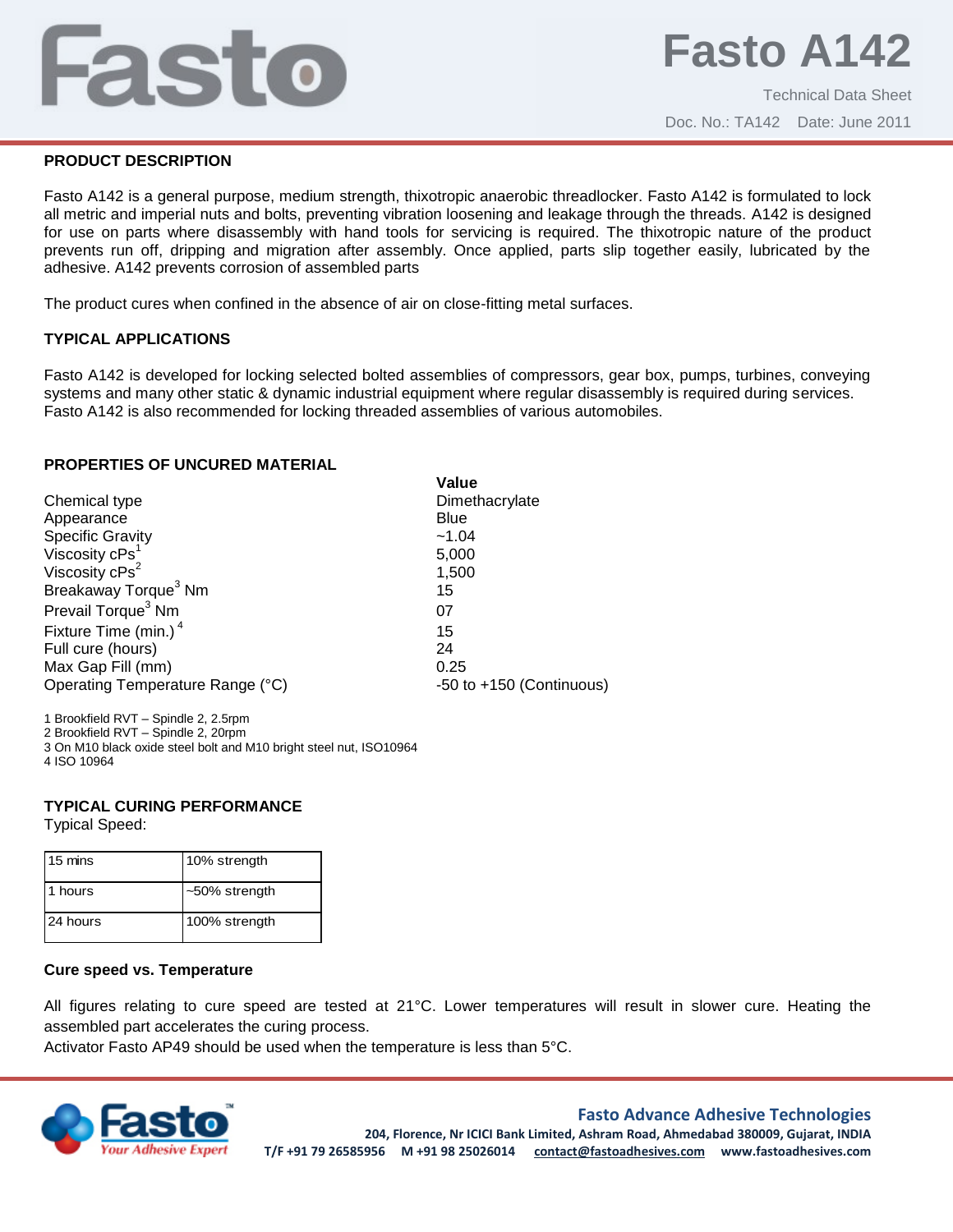# Fasto

#### **Cure speed vs. bond gap**

The size of the bond gap greatly affects the speed of cure of anaerobic adhesives. Bond gap varies with thread type and size of the fastener. The larger the gap between surfaces, the slower the cure speed. Maximum recommended gap for Fasto A142 is 0.25mm.

#### **Cure speed vs. Substrate**

Cure speed and strength vary according to the substrates. When used on mild steel components, Fasto A142 will reach full strength more rapidly than on more inert materials such as stainless steel and aluminium.

Anaerobic Adhesives only cure in the absence of air with metal part activation.

Fasto AP49 activator may be used to accelerate cure speed.

## **Cure speed vs. activator**

Where speed of cure is too slow or the bond gap is very large, Fasto AP49 activator may be used to accelerate cure speed. The use of an accelerator may reduce bond strength by up to 30%.

Fasto recommends testing on the parts to measure the effect.

# **TYPICAL ENVIRONMENTAL RESISTANCE**

#### **Hot strength**

Fasto A142 is suitable for use at temperatures up to 150°C. At 130°C the bond strength will be ~30% of the strength of at 21°C.

#### **Heat ageing**

Fasto A142 retains over ~90% full strength when heated to 100°C for 90 days then cooled and tested at 21°C.

# **Chemical / Solvent Resistance**

Fasto A142 exhibit excellent chemical resistance to most oils and solvents including motor oil, leaded petrol, brake fluid, acetone, ethanol, propanol and water. Anaerobic adhesives and sealants are not recommended for use in pure oxygen and chlorine lines.

# **DIRECTIONS FOR USE**

Ensure parts are clean and dry and free from grease or oil. Apply adhesive to all the engaged threads. Assemble parts and allow curing. Wipe excess adhesive from outside of joint. Product is normally hand applied from the bottle.

Dispensing systems are available for high volume assembly applications.

Please contact your Fasto representative for further advice on dispensing solutions.



# **Fasto Advance Adhesive Technologies**

**204, Florence, Nr ICICI Bank Limited, Ashram Road, Ahmedabad 380009, Gujarat, INDIA T/F +91 79 26585956 M +91 98 25026014 contact@fastoadhesives.com www.fastoadhesives.com**